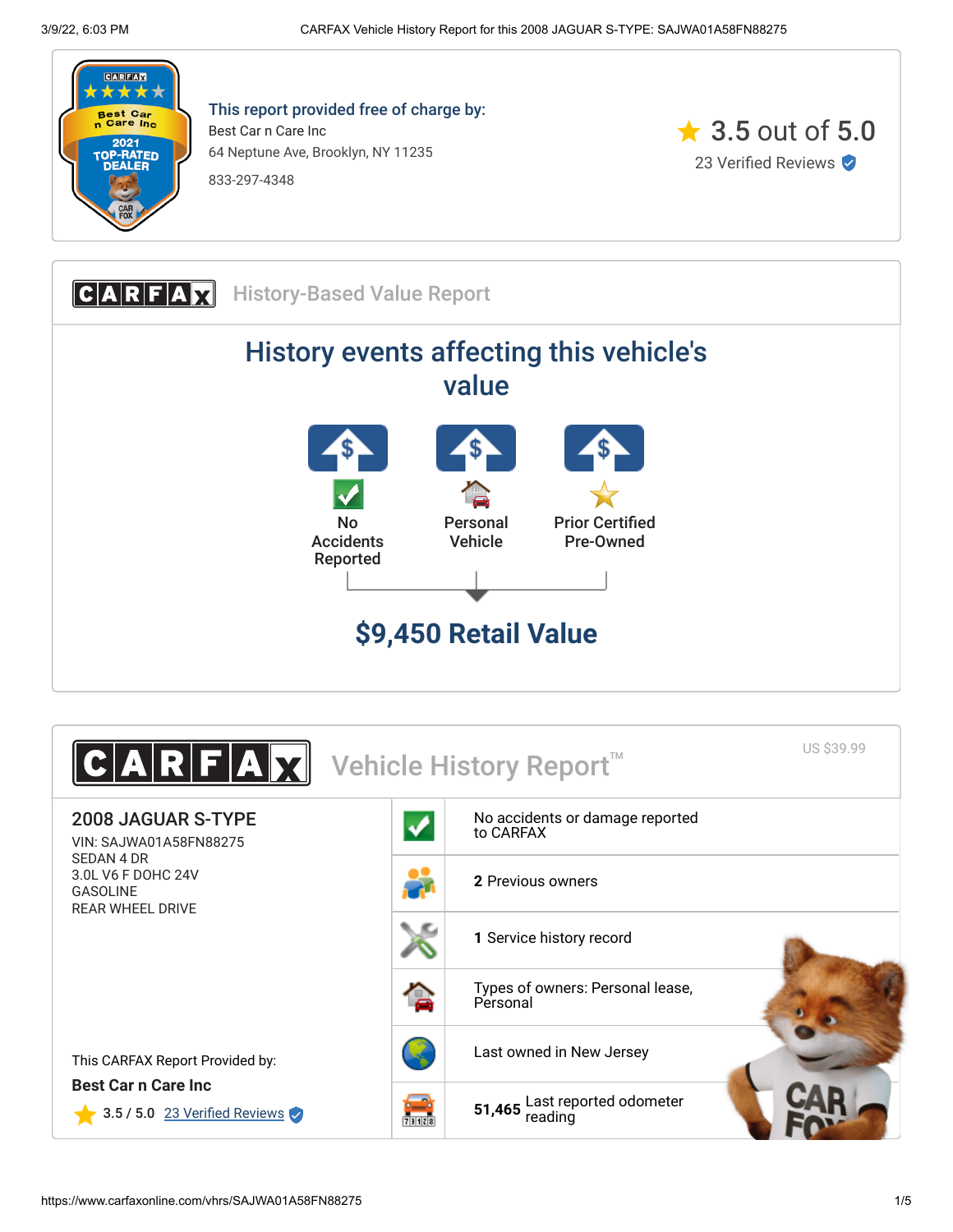## 3/9/22, 6:03 PM CARFAX Vehicle History Report for this 2008 JAGUAR S-TYPE: SAJWA01A58FN88275

This CARFAX Vehicle History Report is based only on [information](http://www.carfax.com/company/vhr-data-sources) supplied to CARFAX and available as of 3/9/22 at 4:49:55 PM (CST). Other information about this vehicle, including problems, may not have been reported to CARFAX. Use this report as one important tool, along with a vehicle inspection and test drive, to make a better decision about your next used car.

<span id="page-1-1"></span>

| C A R F A H<br><b>Ownership History</b><br>The number of owners is estimated | Owner 1              | $\triangle$ Owner 2 |
|------------------------------------------------------------------------------|----------------------|---------------------|
| Year purchased                                                               | 2008                 | 2010                |
| Type of owner                                                                | Personal lease       | Personal            |
| Estimated length of ownership                                                | 1 yr. 9 mo.          | 12 years            |
| Owned in the following states/provinces                                      | New York, New Jersey | New Jersey          |
| Estimated miles driven per year                                              | 1,158/yr             | 2,961/yr            |
| Last reported odometer reading                                               | 2,047                | 51,465              |

| <b>CARFAX</b> Title History<br>CARFAX guarantees the information in this section | Owner 1                         | Owner 2                         |
|----------------------------------------------------------------------------------|---------------------------------|---------------------------------|
| Salvage   Junk   Rebuilt   Fire   Flood   Hail   Lemon                           | <b>Guaranteed</b><br>No Problem | <b>Guaranteed</b><br>No Problem |
| Not Actual Mileage   Exceeds Mechanical Limits                                   | <b>Guaranteed</b><br>No Problem | <b>Guaranteed</b><br>No Problem |
|                                                                                  |                                 |                                 |



**GUARANTEED** - None of these major title problems were reported by a state Department of Motor Vehicles (DMV). If you find that any of these title problems were reported by a DMV and not included in this report, CARFAX will buy this vehicle back. [Register](https://www.carfax.com/Service/bbg) | [View Terms](http://www.carfaxonline.com/legal/bbgTerms) | [View Certificate](https://www.carfaxonline.com/vhrs/SAJWA01A58FN88275)

<span id="page-1-0"></span>

| <b>Additional History</b><br>$A$ $R$ $F$<br>Not all accidents / issues are reported to CARFAX                                     | Owner 1                                        | $\blacksquare$ Owner 2             |
|-----------------------------------------------------------------------------------------------------------------------------------|------------------------------------------------|------------------------------------|
| <b>Total Loss</b><br>No total loss reported to CARFAX.                                                                            | No Issues Reported                             | No Issues Reported<br>✔            |
| <b>Structural Damage</b><br>No structural damage reported to CARFAX.                                                              | No Issues Reported                             | No Issues Reported<br>$\checkmark$ |
| Airbag Deployment<br>No airbag deployment reported to CARFAX.                                                                     | No Issues Reported                             | No Issues Reported<br>$\cdot$      |
| <b>Odometer Check</b><br>No indication of an odometer rollback.                                                                   | No Issues Indicated                            | No Issues Indicated<br>✔           |
| Accident / Damage<br>No accidents or damage reported to CARFAX.                                                                   | No Issues Reported                             | No Issues Reported<br>✓            |
| <b>Manufacturer Recall</b><br>No open recalls reported to CARFAX. Check with an authorized Jaguar<br>dealer for any open recalls. | No Recalls<br>$\blacktriangledown$<br>Reported | No Recalls<br>✔<br>Reported        |
| <b>Basic Warranty</b><br>Original warranty estimated to have expired.                                                             | <b>Warranty Expired</b>                        | <b>Warranty Expired</b>            |

<span id="page-1-2"></span>**CARFAX** Detailed History Owner 1 Purchased: 2008 **Low mileage!** This owner drove less than the industry average of 15,000 miles per year. Personal Lease Vehicle 1,158 mi/yr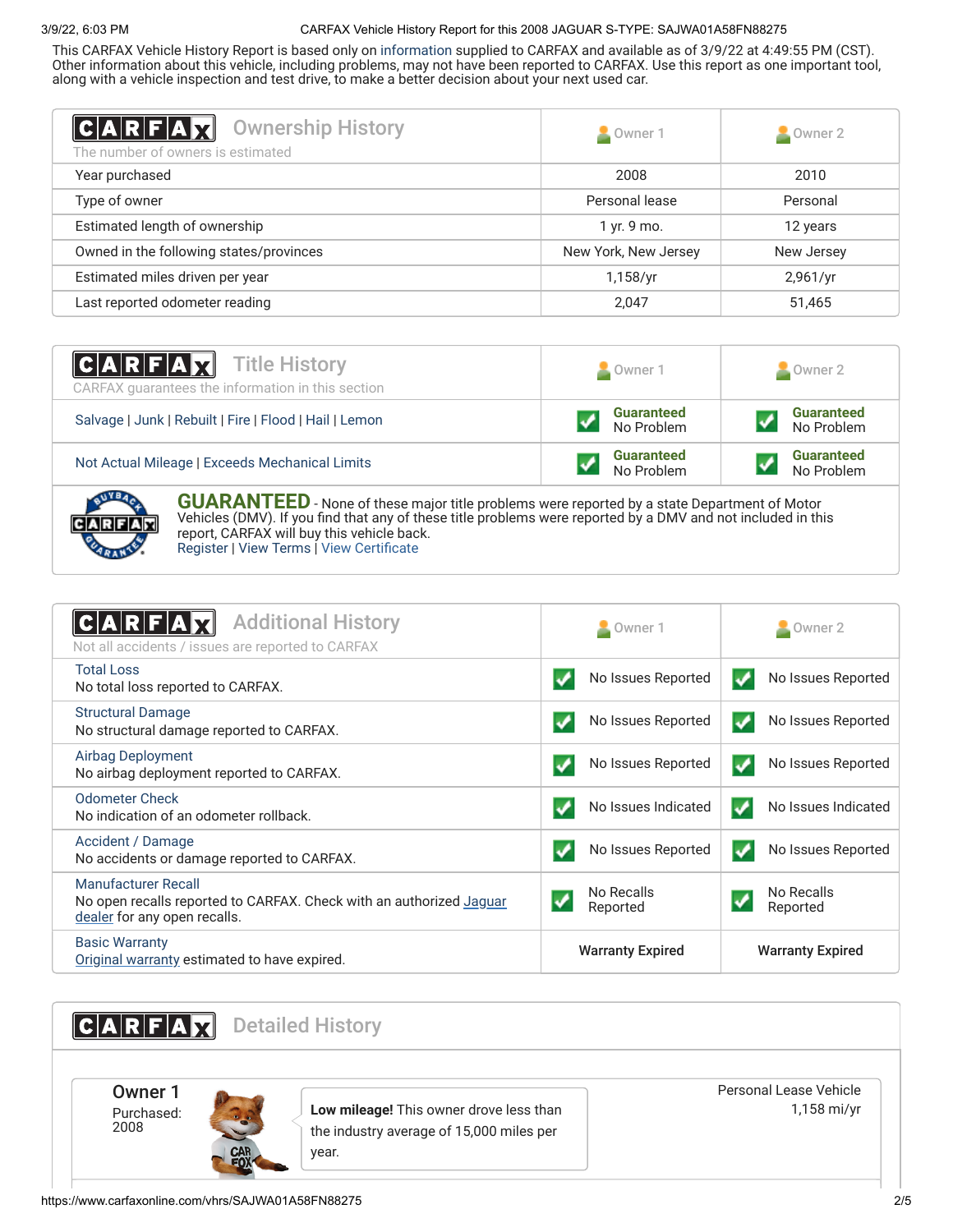# 3/9/22, 6:03 PM CARFAX Vehicle History Report for this 2008 JAGUAR S-TYPE: SAJWA01A58FN88275

|                                                                                          |                | Source                                                                              | <b>Comments</b>                                                                                                                                                                                    |  |
|------------------------------------------------------------------------------------------|----------------|-------------------------------------------------------------------------------------|----------------------------------------------------------------------------------------------------------------------------------------------------------------------------------------------------|--|
| 06/01/2007                                                                               |                | <b>NICB</b>                                                                         | Vehicle manufactured and shipped to original dealer                                                                                                                                                |  |
| 07/19/2007                                                                               |                | <b>US Customs</b>                                                                   | Vehicle exported from<br>- United Kingdom and imported to<br>- Newark, NJ                                                                                                                          |  |
| 03/13/2008                                                                               | 69             | New York<br>Motor Vehicle Dept.<br>Brooklyn, NY                                     | Title issued or updated<br>- Registration issued or renewed<br>- First owner reported<br>- Titled or registered as personal lease vehicle<br>- Loan or lien reported<br>- Passed safety inspection |  |
| 12/18/2009                                                                               | 2,047          | Jaguar Approved Certified Dealer<br>Oakhurst, NJ                                    | Sold as a Jaguar Approved Certified Pre-Owned<br>Vehicle                                                                                                                                           |  |
|                                                                                          |                | <b>APPROVED</b>                                                                     |                                                                                                                                                                                                    |  |
|                                                                                          |                | <b>CERTIFIED PRE-OWNED</b>                                                          |                                                                                                                                                                                                    |  |
| 02/02/2010                                                                               |                | New Jersey<br>Motor Vehicle Dept.<br>Toms River, NJ                                 | Registration issued or renewed<br>- Vehicle color noted as White                                                                                                                                   |  |
| Owner <sub>2</sub><br>Purchased:<br>2010                                                 |                | Low mileage! This owner drove less than<br>the industry average of 15,000 miles per | <b>Personal Vehicle</b><br>2,961 mi/yr                                                                                                                                                             |  |
|                                                                                          | <b>CAR</b>     | year.                                                                               |                                                                                                                                                                                                    |  |
|                                                                                          | <b>Mileage</b> | Source                                                                              | <b>Comments</b>                                                                                                                                                                                    |  |
|                                                                                          |                | New Jersey<br>Motor Vehicle Dept.<br>Toms River, NJ<br>Title #RV20100330266         | Title issued or updated<br>- New owner reported<br>- Vehicle color noted as White                                                                                                                  |  |
|                                                                                          |                | New Jersey<br>Motor Vehicle Dept.<br>Toms River, NJ                                 | Registration issued or renewed<br>- Vehicle color noted as White                                                                                                                                   |  |
|                                                                                          |                | New Jersey<br>Motor Vehicle Dept.<br>Toms River, NJ                                 | Registration issued or renewed<br>- Vehicle color noted as White                                                                                                                                   |  |
|                                                                                          |                | New Jersey<br>Motor Vehicle Dept.<br>Toms River, NJ                                 | Registration issued or renewed<br>- Vehicle color noted as White                                                                                                                                   |  |
|                                                                                          |                | New Jersey<br>Motor Vehicle Dept.<br>Toms River, NJ                                 | Registration issued or renewed<br>- Vehicle color noted as White                                                                                                                                   |  |
| Date<br>02/02/2010<br>09/30/2013<br>06/30/2015<br>07/20/2016<br>06/20/2017<br>07/11/2017 | 37,730         | Land Rover of Monmouth<br>Ocean, NJ<br>732-869-2500<br>landrovermonmouth.com        | C Vehicle serviced<br>- Maintenance inspection completed<br>- Brakes checked                                                                                                                       |  |
|                                                                                          |                | 4.4 / 5.0<br>153 Verified Reviews<br>2,968 Customer Favorites                       |                                                                                                                                                                                                    |  |
| 08/02/2017                                                                               | 37,826         | New Jersey<br><b>Inspection Station</b>                                             | Passed emissions inspection                                                                                                                                                                        |  |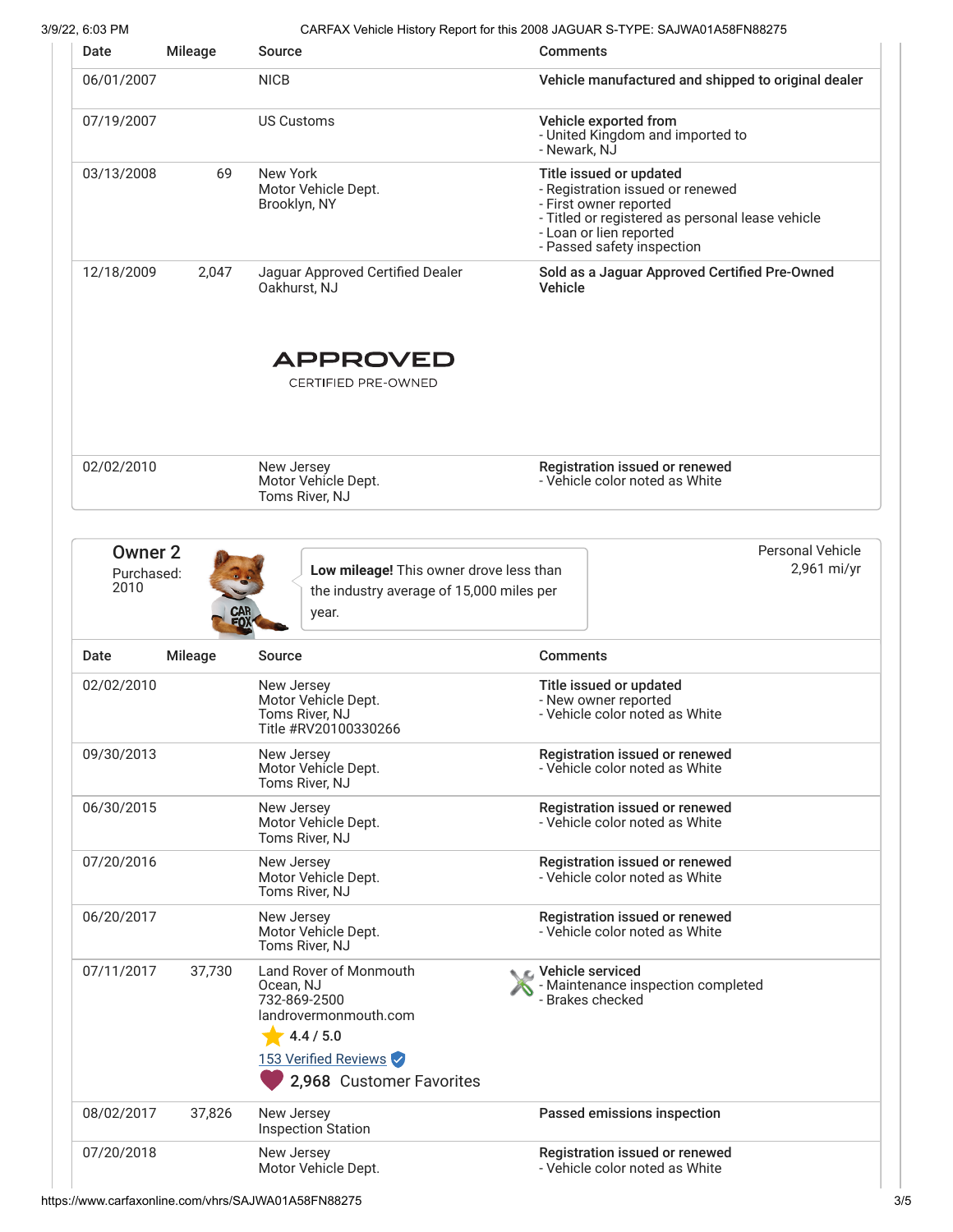3/9/22, 6:03 PM CARFAX Vehicle History Report for this 2008 JAGUAR S-TYPE: SAJWA01A58FN88275

|            |        | Toms River, NJ                                      |                                                                         |
|------------|--------|-----------------------------------------------------|-------------------------------------------------------------------------|
| 07/17/2019 |        | New Jersey<br>Motor Vehícle Dept.<br>Toms River, NJ | Registration issued or renewed<br>- Vehicle color noted as White        |
| 08/28/2019 | 46,666 | New Jersey<br><b>Inspection Station</b>             | Passed emissions inspection                                             |
| 08/18/2020 |        | New Jersey<br>Motor Vehicle Dept.<br>Toms River, NJ | Registration issued or renewed<br>- Vehicle color noted as White        |
| 08/17/2021 |        | New Jersey<br>Motor Vehicle Dept.<br>Toms River, NJ | Registration issued or renewed<br>- Vehicle color noted as White        |
| 10/26/2021 | 50,775 | New Jersey<br><b>Inspection Station</b>             | Passed emissions inspection                                             |
| 02/28/2022 | 51.465 | <b>Auto Auction</b>                                 | Listed as a dealer vehicle<br>- Vehicle sold                            |
|            |        |                                                     | Millions of used vehicles are bought and<br>sold at auction every year. |
|            |        |                                                     |                                                                         |

Have Questions? Consumers, please visit our Help Center at [www.carfax.com](http://www.carfax.com/help). Dealers or Subscribers, please visit our Help Center at [www.carfaxonline.com.](http://www.carfaxonline.com/)



First Owner

When the first owner(s) obtains a title from a Department of Motor Vehicles as proof of ownership.

#### New Owner Reported

When a vehicle is sold to a new owner, the Title must be transferred to the new owner(s) at a Department of Motor Vehicles.

#### Ownership History

CARFAX defines an owner as an individual or business that possesses and uses a vehicle. Not all title transactions represent changes in ownership. To provide estimated number of owners, CARFAX proprietary technology analyzes all the events in a vehicle history. Estimated ownership is available for vehicles manufactured after 1991 and titled solely in the US including Puerto Rico. Dealers sometimes opt to take ownership of a vehicle and are required to in the following states: Maine, Massachusetts, New Jersey, Ohio, Oklahoma, Pennsylvania and South Dakota. Please consider this as you review a vehicle's estimated ownership history.

### Title Issued

A state issues a title to provide a vehicle owner with proof of ownership. Each title has a unique number. Each title or registration record on a CARFAX report does not necessarily indicate a change in ownership. In Canada, a registration and bill of sale are used as proof of ownership.



CARFAX DEPENDS ON ITS SOURCES FOR THE ACCURACY AND RELIABILITY OF ITS INFORMATION. THEREFORE, NO RESPONSIBILITY IS ASSUMED BY CARFAX OR ITS AGENTS FOR ERRORS OR OMISSIONS IN THIS REPORT. CARFAX FURTHER EXPRESSLY DISCLAIMS ALL WARRANTIES, EXPRESS OR IMPLIED, INCLUDING ANY IMPLIED WARRANTIES OF MERCHANTABILITY OR FITNESS FOR A PARTICULAR PURPOSE.

© 2022 CARFAX, Inc., a unit of IHS Markit Ltd. All rights reserved. 3/9/22 4:49:55 PM (CST)

I have reviewed and received a copy of the CARFAX Vehicle History Report for this 2008 JAGUAR S-TYPE vehicle (VIN: